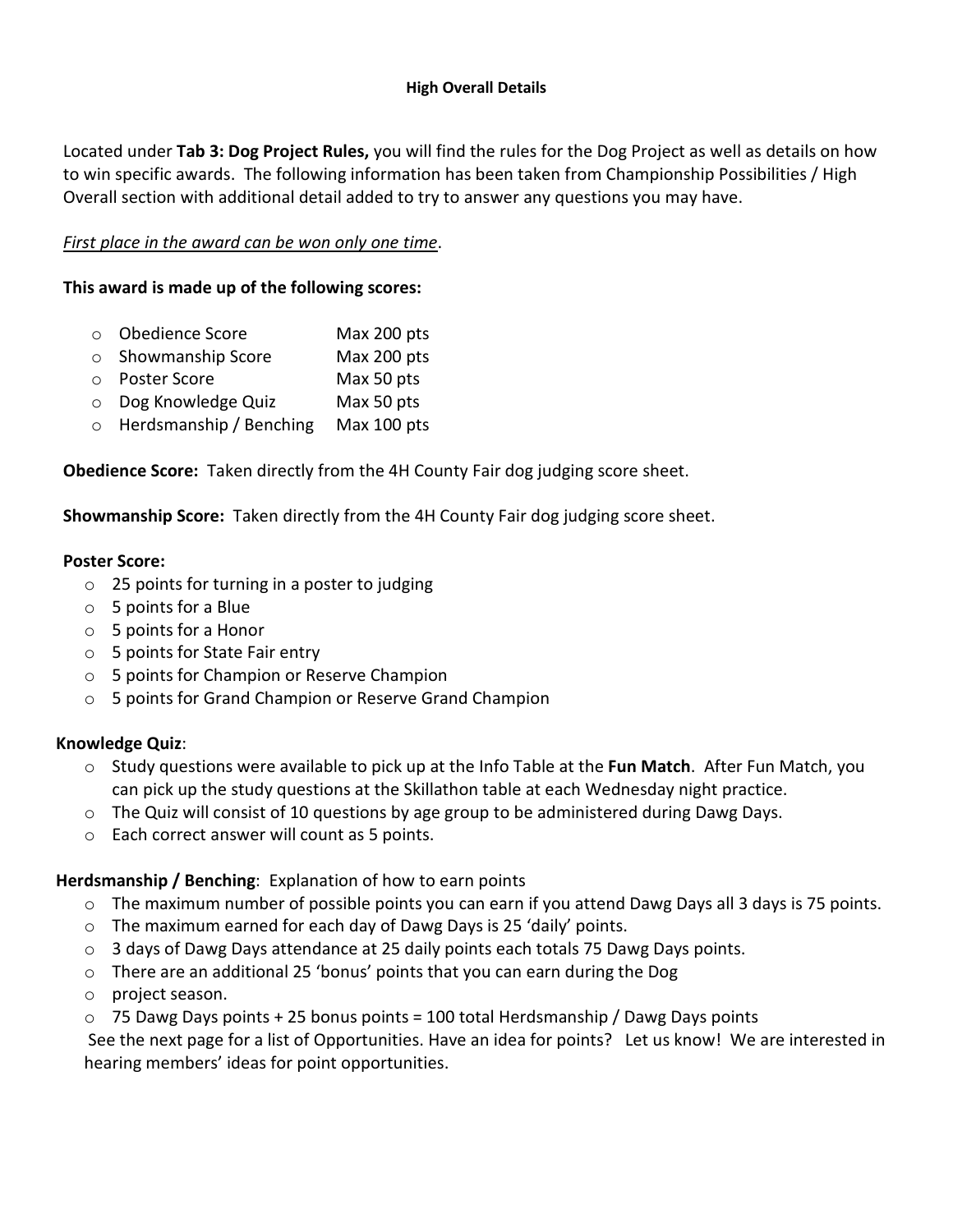**Dawg Days Daily Points: How do you go about earning daily points?** Here is the breakdown of the possibilities with their daily point values. Complete 3 Opportunities in a day in order to reach the 25 daily points:

| <b>Daily</b><br><b>Points</b> | <b>Opportunities:</b><br>Select a combination of activities that will add up to 25 points for the day                                                                                 |
|-------------------------------|---------------------------------------------------------------------------------------------------------------------------------------------------------------------------------------|
| 5                             | Show up to Dawg Days at the correct start time with your dog.<br>Dog remains with you or acceptable guardian until the end of Dawg Days.                                              |
| 10                            | Decorate your dog's kennel (The max number of points for the 3 days is 10 points total. Kennel<br>decoration must be complete by 30 minutes after arrival of your first day benching) |
| 10                            | Participate in the Costume Contest with your dog (The contest is on one day only so, the max<br>number of points is 10.)                                                              |
| 10                            | Demonstrate a trick you taught your dog. Explain the training steps you took to teach your dog<br>the trick. Answer questions from the public.                                        |
| 10                            | Action Demo – demonstrate your handling skills to the public. (EX: Rally or Agility etc.)                                                                                             |
| 10                            | Create a game in which the members of the public can participate.                                                                                                                     |
| 10                            | Skillathon Demo                                                                                                                                                                       |
| 10                            | Interactive Demo - engage a member of the public in an educational demonstration. Example:<br>'teach a person how to properly approach a dog they don't know'.                        |

*Please note*: Mandatory demonstrations that are scheduled in the Fair Book – such as the Drill Team - are not eligible for points.

**25 Bonus Points:** Over the course of the Dog Project season prior to Dawg Days, you will be able to earn up to 25 bonus points for performing any of the following approved tasks:

| <b>Bonus</b><br><b>Points</b> | <b>Bonus Opportunities:</b><br>Select a combination of activities that will add up to 25 points for the season. |
|-------------------------------|-----------------------------------------------------------------------------------------------------------------|
| 5                             | Help with set up of the Fun Match rings and equipment.                                                          |
| 5                             | Help with tear down of rings and equipment                                                                      |
| 5                             | Help with set up of the County Fair Dog Show rings and equipment.                                               |
| 5                             | Help with tear down of County Fair Dog Show and equipment                                                       |
| 5                             | Work a shift as a steward for the judges during the Fun Match.                                                  |
| 5                             | Work a shift at the Food Table at the Fun Match.                                                                |